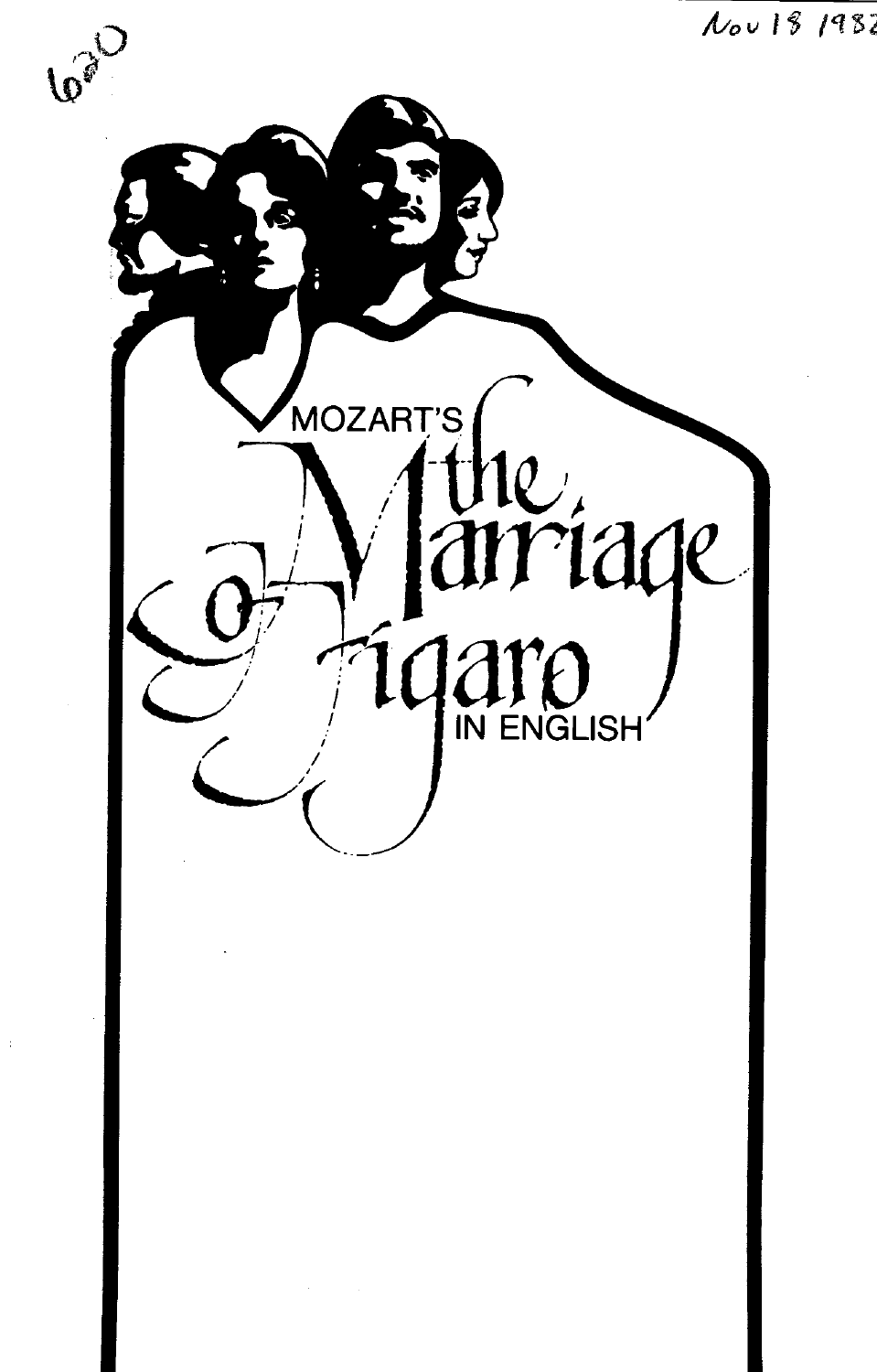

**With today's rising costs, every budget needs what Albertsons has. H.E.L.P. At Albertsons, we've made it a point to offer you Hundreds of Everyday Low Prices down every aisle. On meats, produce, groceries, generic products and much, much more.**  Anytime you need our H.E.L.P. - you've got it.

# **Albertsons**



Ore-Ida Foods, Inc., took root in the heart of potato country in 1951, producing a single product. Today, we have blossomed into the nation's largest diversified frozen food company, marketing more than 350 items, from potatoes to pizza, from cookies to calorie-controlled entrees, from beef to vegetables.

Ore-Ida's growth has been steady, nurtured by a reputation for quality and a commitment to keep pace with consumer needs.



Ore-Ida Foods, Inc. 220 W. Parkcenter Blvd. P.O. Box 10 Boise, Idaho 83707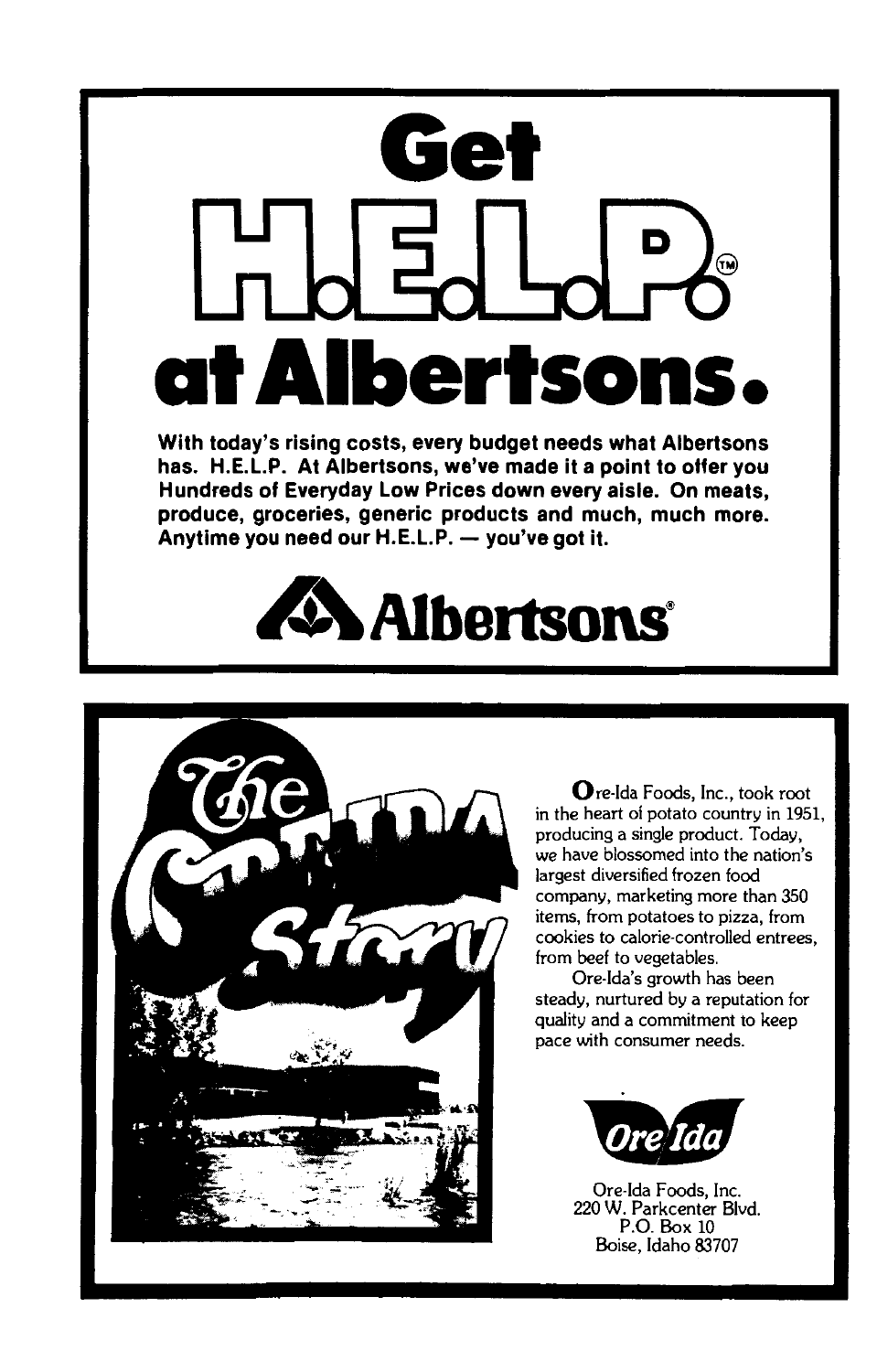## **DIRECTOR'S NOTE**

*Upheavals in the social order of things were not*  uncommon *in Mozart's day. The Marriage of Figaro foretells of a greater upheaval in F ranee that was to* occur some *three years after its premiere in Vienna in 1786. Himself a poor man, Mozart well understood the injustices of social discrimination. The idea of a lower class peasant (Figaro) rising to a higher station in life by virtue of his talent and wit was abhorrent to all upper class thinking of the period. Mozart and his librettist, Da Ponte, managed in their way to engrave their political philosophy into history's record. The genius of Mozart's opera is indisputable. It stands today as one of the oldest, if not the oldest, operatic works still popularly performed* in *the current repertory. Letters from Mozart to his father recounting the opera's* success *in Prague a year after the premiere indicate that "Figaro tunes were heard wherever he (Mozart) went* ... " *They were the top numbers of the hit parade. And* so *it has been ever since.* 

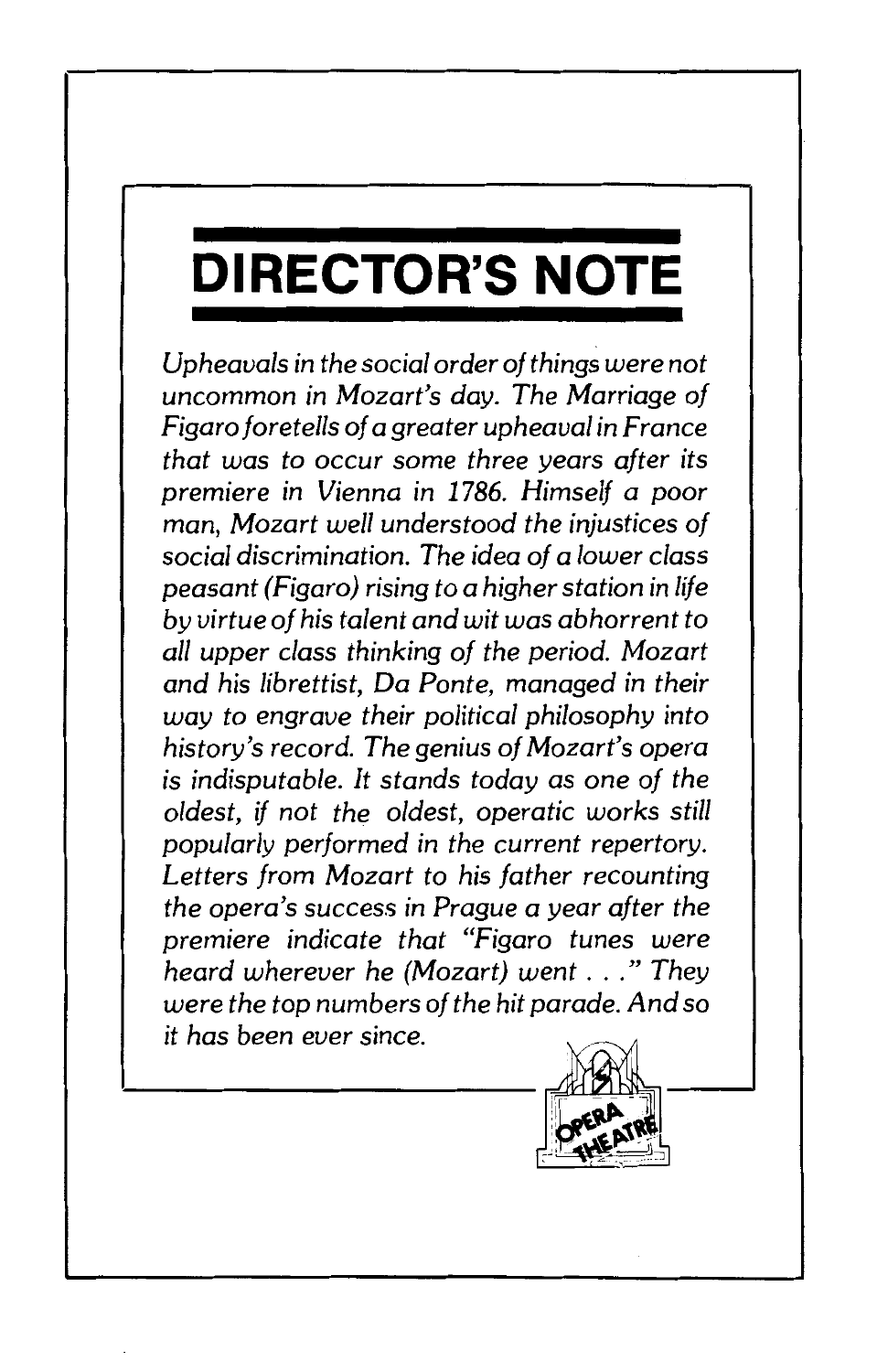

### *ACTJ.*

As Figaro, *former barber of Seuille* now in *the* seruice *of* Count *Almauiua, and the* Countess' *pretty maid* Susanna *prepare the* room *they will occupy after their* impending marriage, Susanna warns Figaro *that the*  Count has amorous designs on *her.* Figaro *angrily* uows *to outwit Almauiua. When the* room is *empty, Dr. Bartolo, the* Countess' *former guardian,* enters *with his* aging *housekeeper, Marcellina;* still seeking *reuenge* on *the* man *who made him* lose *his ward to Almauiua, he*  persuades *Marcellina to* sue *Figaro for breach of* promise. Susanna returns *and* spars *with Marcellina, who leaues* in *a huff.* Soon *the* young *page Cherubino* comes *to* ask Susanna's protection/rom *the* Count, *who found him* courting Barbarino, *the* gardener's *daughter. After* confessing *that he* is "in *laue with loue," the* boy *hides* as *Almauiua* arriues. *The approach of the* music master Don Basilio, *howeuer,* causes *the* Count, too, *to hide. At* Basilio's insinuations *that Cherubino loues the* Countess, *the* Count steps *forth; reenacting how he found the page with Barbarina, he again* discovers *Cherubino. Amid the* ensuing confusion *Figaro leads* in *a* group *of* peasants. *They extol the benevolence of Almauiua, who drafts Cherubino* into his *regiment and departs with the others. Figaro* teases *Cherubino about army life.* 

### *ACT* II.

*In her* boudoir *the* Countess *laments her* husband's *fading loue. With*  Susanna *and Figaro* she *plots to* chasten *him: Cherubino,* disguised as Susanna, *will meet with the* Count, *who will then* be *caught red-handed. Cherubino, who* comes *to bid the* Countess *farewell with a* song in *praise of loue,* is disguised *by* Susanna *in* girl's *clothes. Hearing her husband approach while the maid* is *out of the* room, *the* Countess *locks Cherubino* in *a* closet; *when the* jealous *Almauiua* hears *a* noise inside, *he*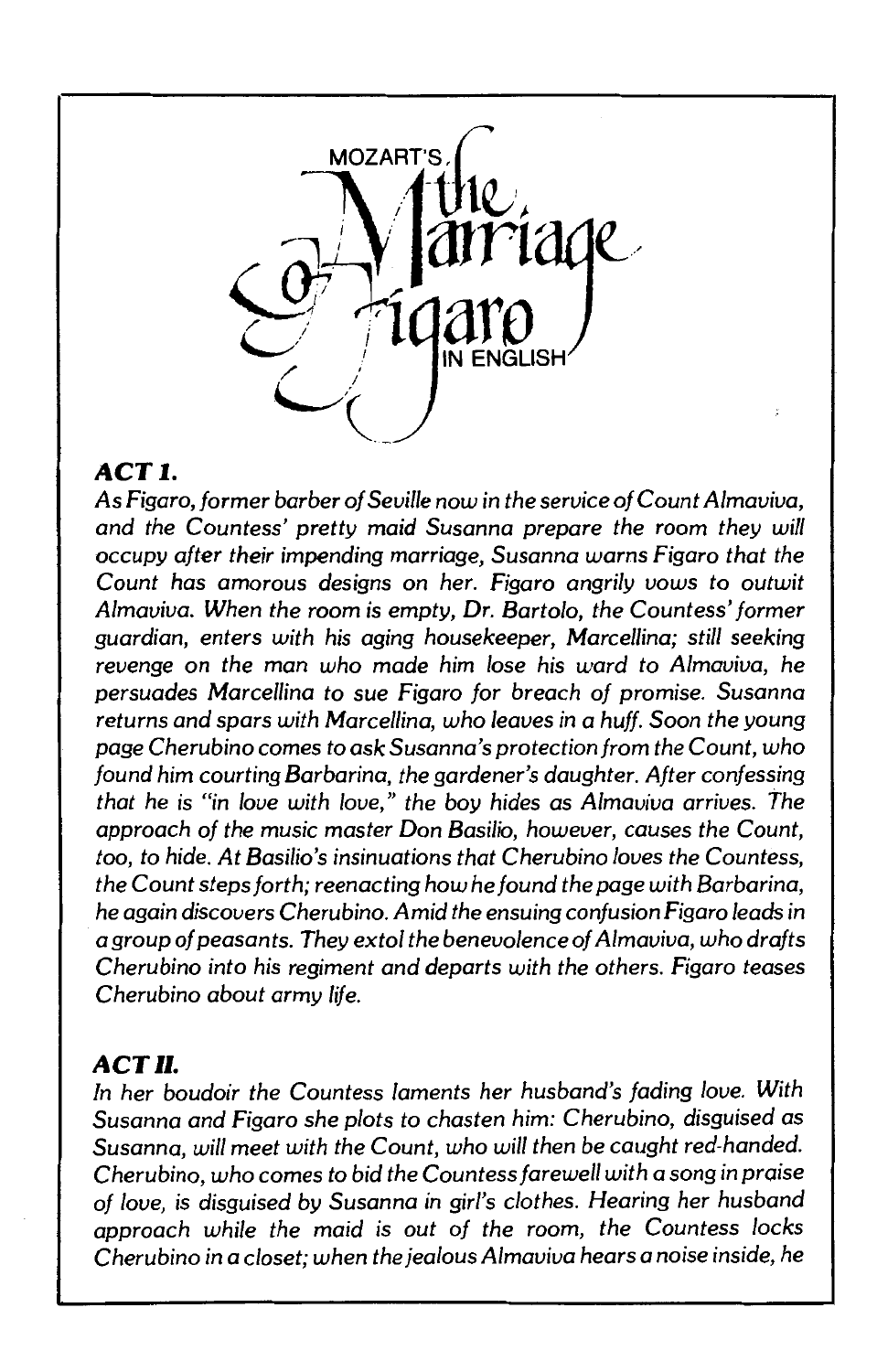*leaves (with his wife) to* secure *tools to break the lock.* Susanna, *who has overheard, helps Cherubino escape through the window and takes his place, completely baffling the Count* on *his return. All* seem *relieved until the gardener Antonio enters to complain that* someone *has jumped into his flower bed. Unaware of what has happened, Figaro takes the blame, but the Count proves hard to convince. Marcellina, Bartolo, and Basilio burst in with a court* summons *for Figaro, to the delight of Almaviva.* 

### *ACT* III.

*In the palace audience* room, Susanna *promises the Count a rendezvous, but he suspects a* ruse *when he overhears her laughing with Figaro. F!.frious, he vows revenge. Marcellina arrives to demand that Figaro pay his debts* or *marry her at* once *but* soon *discovers he is her long-lost natural* son, *fathered by Bartolo. The Countess enters; alone onstage, she* mourns *her lost love. To further the conspiracy she dictates a note for*  Susanna *to sign, inviting the Count to the garden. Peasant girls,* among *them the disguised Cherubino, now bring flowers to their lady. Just* as *the page is discovered by Almaviva, the wedding processions of Figaro and*  Susanna *and of Bartolo and Marcellina advance. During the festivities,*  Susanna *slips the note to the Count.* 

#### *ACT IV.*

*In the moonlit garden Barbarino has lost the pin the Count has given her in reply to* Susanna's *note. After she tells Figaro and Marcellina of the secret assignation, Figaro delivers a tirade against womankind and leaves.*  Susanna *and the Countess appear, dressed in each other's gowns; dropping her disguise for a moment,* Susanna *rhapsodizes* on *her love for Figaro, who, overhearing her, thinks she refers to the Count.* Susanna *hides. Next the Countess, protesting, is wooed by Cherubino, who mistakes her for* Susanna. *This* angers *the Count who chases the page away and sends the disguised Countess ahead to* an *arbor.* He *then disappears. By now Figaro has caught* on *and makes exaggerated love to*  Susanna, *who, believing he loves the Countess, boxes his* ears. *But the couple is quickly reconciled, pretending when the Count returns that Figaro has won the Countess. Just* as *the outraged husband calls everyone to bear witness, the Countess reveals herself. Grasping the truth at last, Almaviva begs his wife's pardon; all* are *happily united.*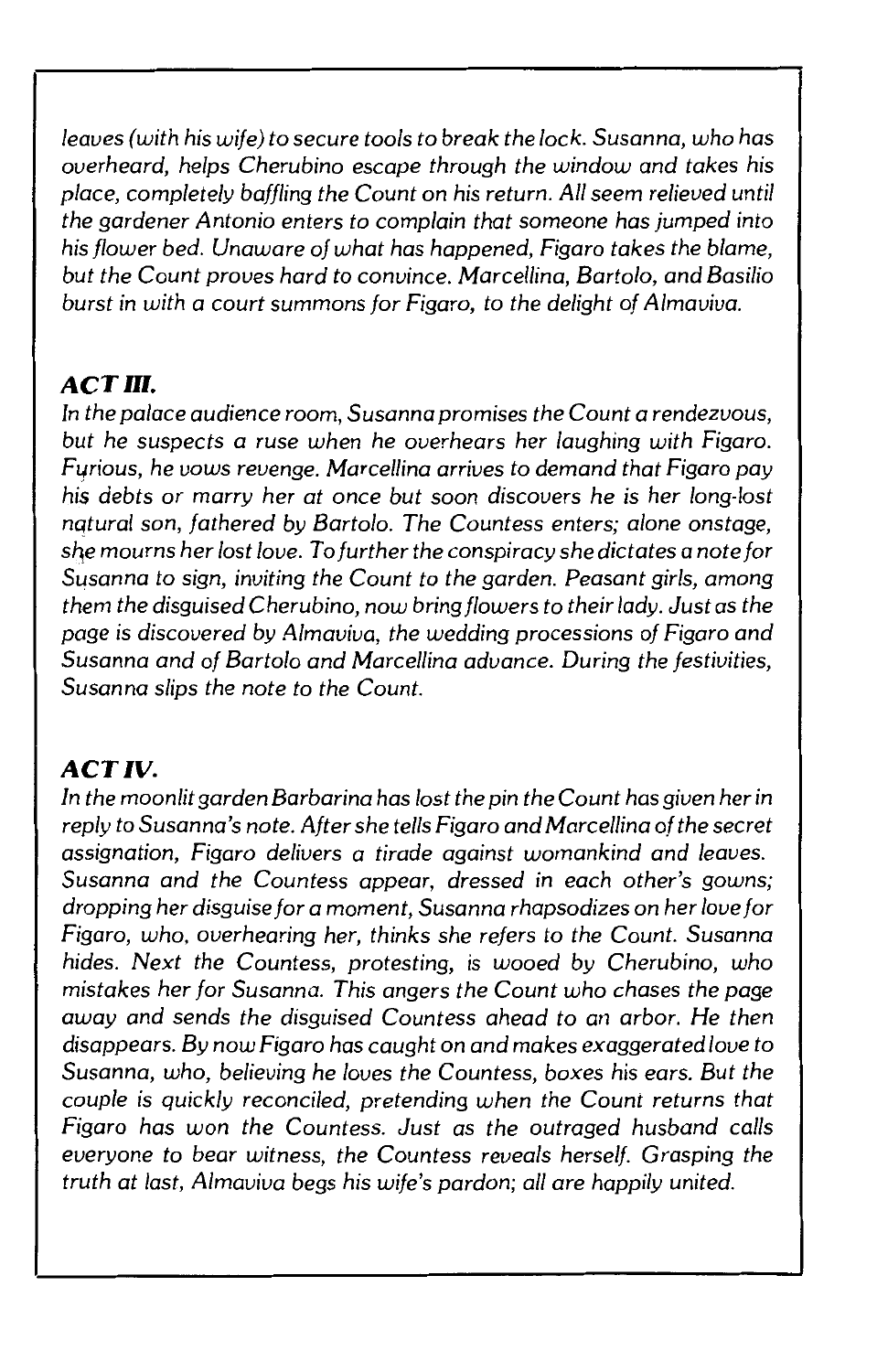| <b>CAST</b><br>(in order of appearance)                                     |
|-----------------------------------------------------------------------------|
| <b>FIGARO,</b> Valet to the Count  Thaddeus Valdez,<br><b>Bass-Baritone</b> |
| <b>SUSANNA</b> , Maid to the Carolyn Piccone                                |
| Countess and Figaro's Fiancee<br>Soprano                                    |
| <b>BARTOLO, A Doctor, Attorney  Steven Johnson,</b><br>Bass                 |
| MARCELLINA, Bartolo's  Machelle Aaron,                                      |
| Housekeeper<br>Mezzo Soprano                                                |
| <b>CHERUBINO</b> , Page to the Count  Tina Poole,                           |
| Mezzo Soprano                                                               |
| <b>COUNT ALMAVIVA</b> Keith Tackman, Baritone                               |
| <b>DON BASILIO, A Music Teacher  Michael Stafki,</b>                        |
| Tenor                                                                       |
| <b>COUNTESS ALMAVIVA</b> Pam Piccard-Johnson,                               |
|                                                                             |
| Soprano                                                                     |
| $\ldots \ldots \ldots \ldots$ Todd Bedal,<br><b>ANTONIO, A Gardener</b>     |
| and Susanna's Uncle<br><b>Baritone</b>                                      |
| <b>DON CURZIO, A Notary  Ted Totorica, Tenor</b>                            |
| <b>BARBARINA</b> , Antonio's  Jennifer Hubler,                              |
| Daughter<br>Soprano                                                         |
| <b>DANCERS</b> Bruce Carroll                                                |
| Laurie Carrol                                                               |

### **PEASANTS**

*Paula Solee Sarah* Munroe *Maria Lewis Tami Eymann* 

*Greg Johns Theron Brown Ted T otorica* 

*TIME: Late 18th Century PLACE: Castle of Count Almaviva, Outskirts of Seville, Spain*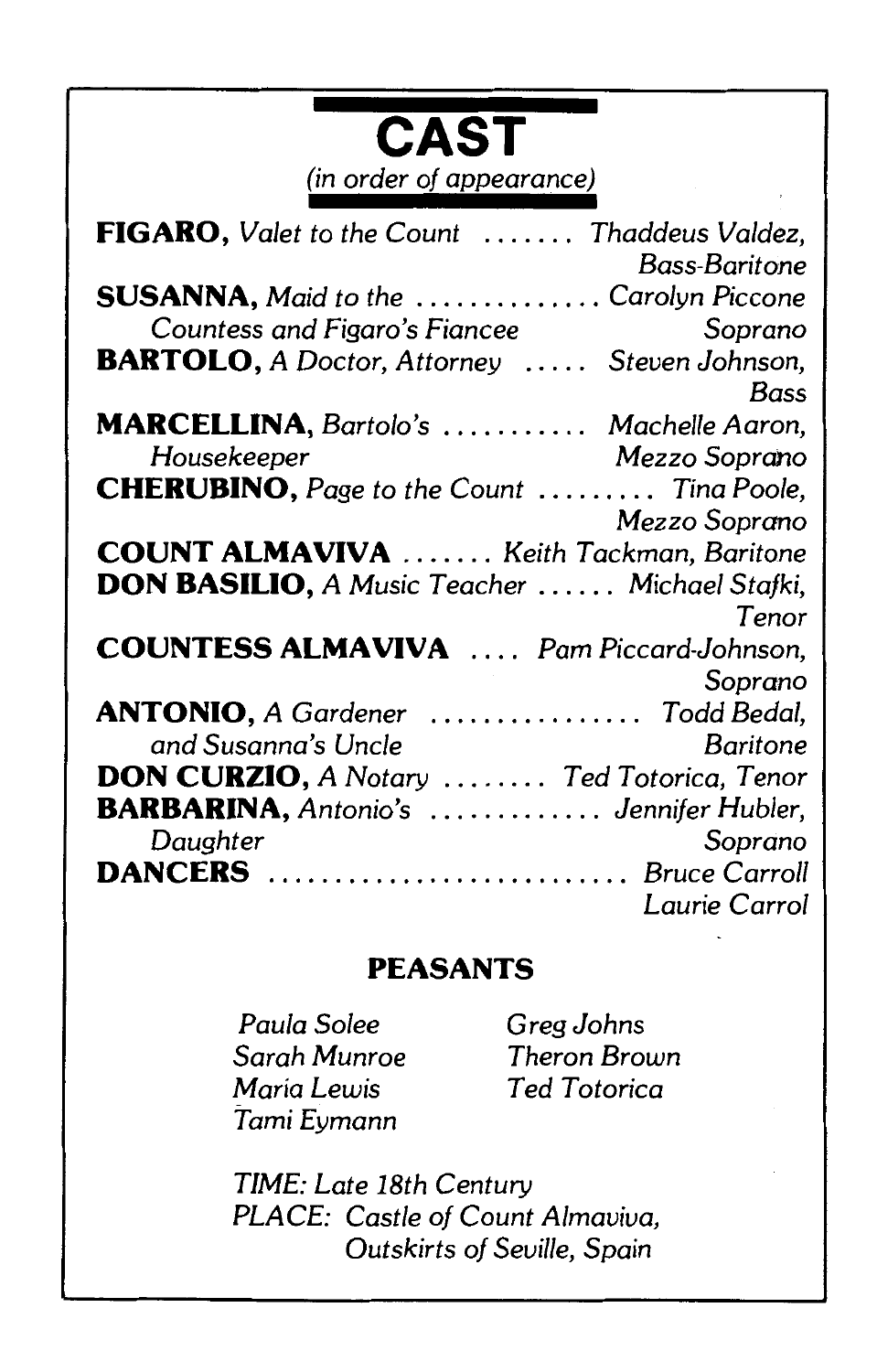# **PRODUCTION STAFF**

| DIRECTOR  Victor Chacon                       |               |
|-----------------------------------------------|---------------|
| <b>CONDUCTOR</b> Michael L. Samball           |               |
| RECITATIVES AND REHEARSAL                     |               |
| PIANIST  Anna Holly                           |               |
| <b>TECHNICAL DIRECTOR</b>                     |               |
| AND DESIGN  Dr. Steve Buss                    |               |
| LIGHTING  Steve Frank &                       |               |
|                                               | Cathy Robran  |
| <b>COSTUMES</b> Dr. Steve Buss &              |               |
|                                               | Cherry Bragg  |
| HAIR DESIGN  Betty Sackett                    |               |
| MAKE UP  Carolyn Crooks                       |               |
| PROPERTIES  B.J. Jefferson &                  |               |
|                                               | Paula Solee   |
| <b>STAGE MANAGER</b> Roberta Henderson        |               |
| <b>CHOREOGRAPHY</b> Bruce Carroll             |               |
| PUBLICITY  Anne Howie                         |               |
| <b>CAMPUS PUBLICITY</b> Jocelyn Fenwick       |               |
| <b>PROGRAM COORDINATION</b> Thaddeus Valdez & |               |
|                                               | Stephan Smith |
| <b>GRAPHIC DESIGNER</b> Stephan Smith         |               |

# **ACKNOWLEDGEMENTS**

*Fritchman/Smith Graphic Design and Illustration, Dance Spectrum, Scott Beseman, Scrubby's, Boise Cascade, Sam and Ginger Norris, BSU Printing and Graphic Services, Dunkleys, Holsingers, Pam Abas* 

> *English Version By Ruth and Thomas Martin*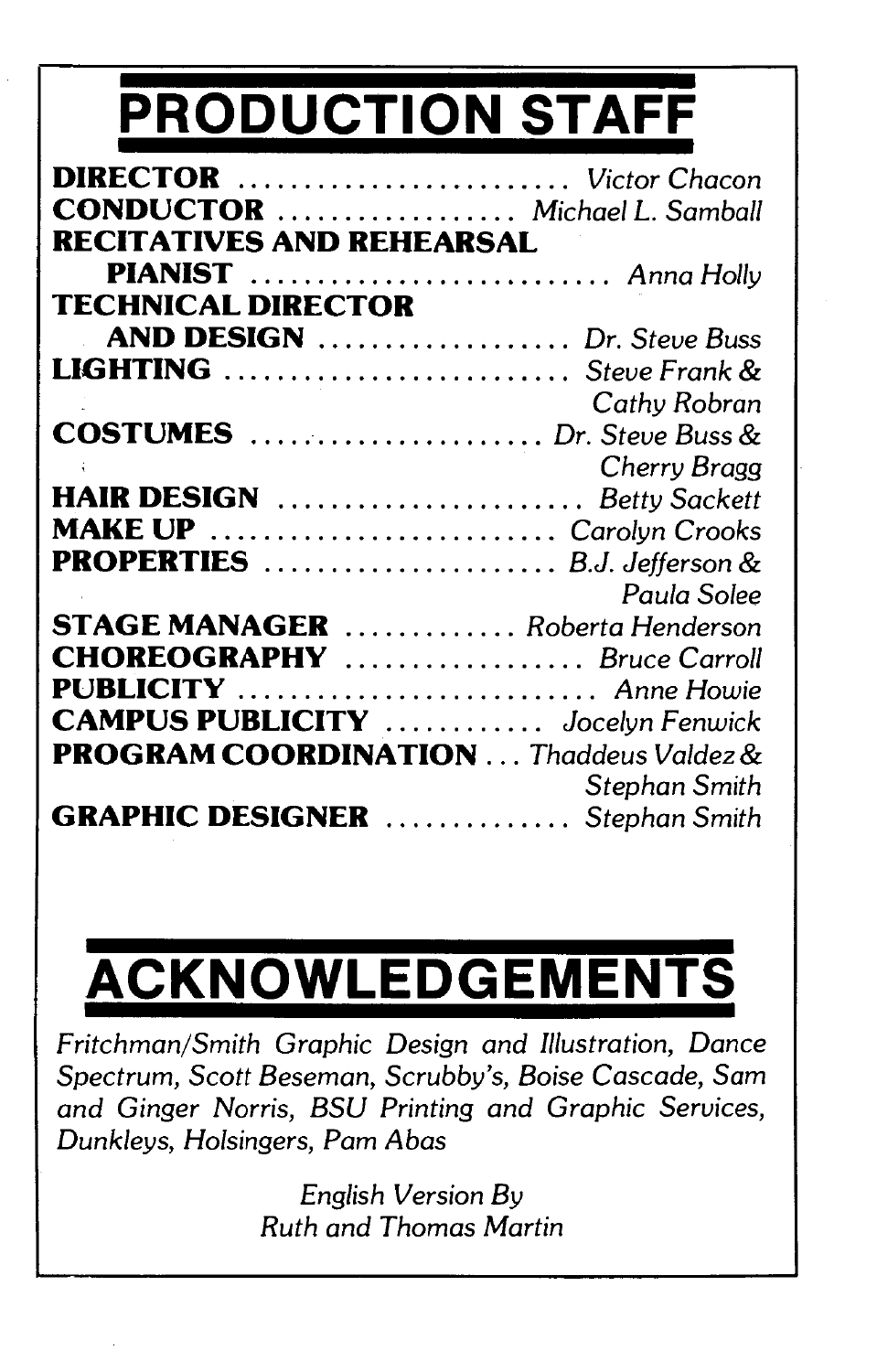



### A FINE **TRADITION** OF BANKING EXCELLENCE FOR OVER 115 YEARS

AFFILIATE OF MCDRE FINANCIAL GROUP

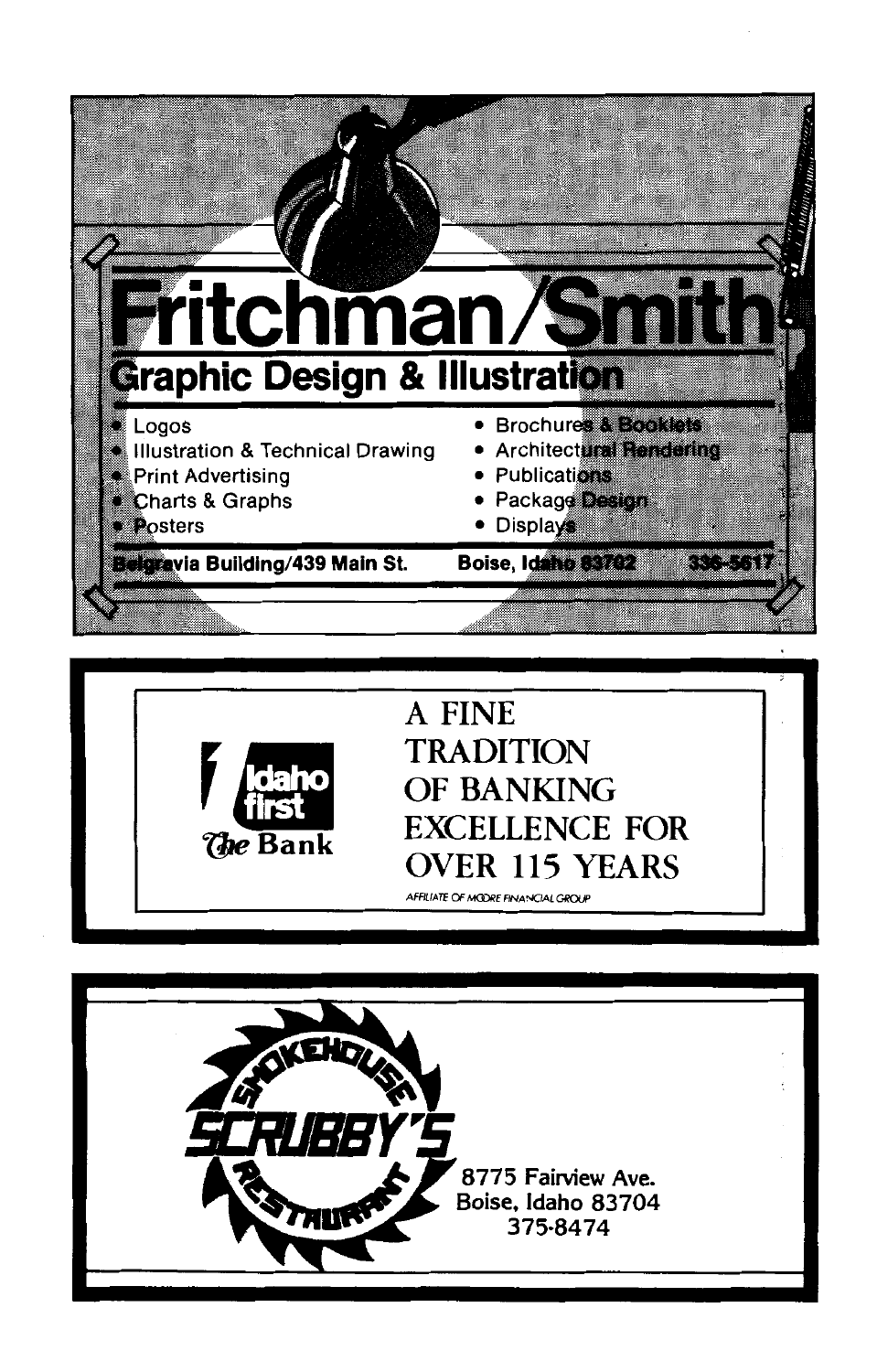### **UNIVERSITY ORCHESTRA**

*VIOLIN I*  Julia *Rice Cc;mcertmaster*  Lisa *Krahn Debbie Rae Natalie* Faris *Gina* Mauer

*VIOUNll Rob Kohler*  Denise *Wingett*  Alison *Paige* 

*Nicki Nine Juanita* Osborn *Cindy* Rogers *Stefani McDonald Diane* Gibbs

*Frank Outhet Eua Fothergill Roberta Fothergill* 

*VIOLA Debbie Spieler* 

*Kevin Howard* 

*CELLO Steue March Sheila Roche* 

*Tanya Murphy* 

*BASS Rae* Ann Gustafson *Holly Hollenbeck* 

*FLUTE Cindy Barrie Becky* Eisenmann

*OBOE*  Forrest *Hartuigson Pat Marshall* 

*CLARINET Alcin* Anderson

*Lena Clem* 

*BASSOON*  JoAnn *Lewis* 

*HORN Mark* Morris

*Cindy Scudder* 

*TRUMPET Andy Plamondon* 

*Chris Colberg* 



It's all under one roof - Men's, Women's or Children's apparel, China, Housewares and Domestics. What could make shopping easier? How about FREE gift wrapping and delivery!

OPEN EVERY SUNDAY 12:0Q-5:00 Downtown - Corner 8th & Idaho

**''flowers from our house .**..



... **to yours"** 

#### **house of flowers, Inc.**

**107 east Idaho boise, Idaho 83702** 

**344-3591** 

**john g. and karola carpenter**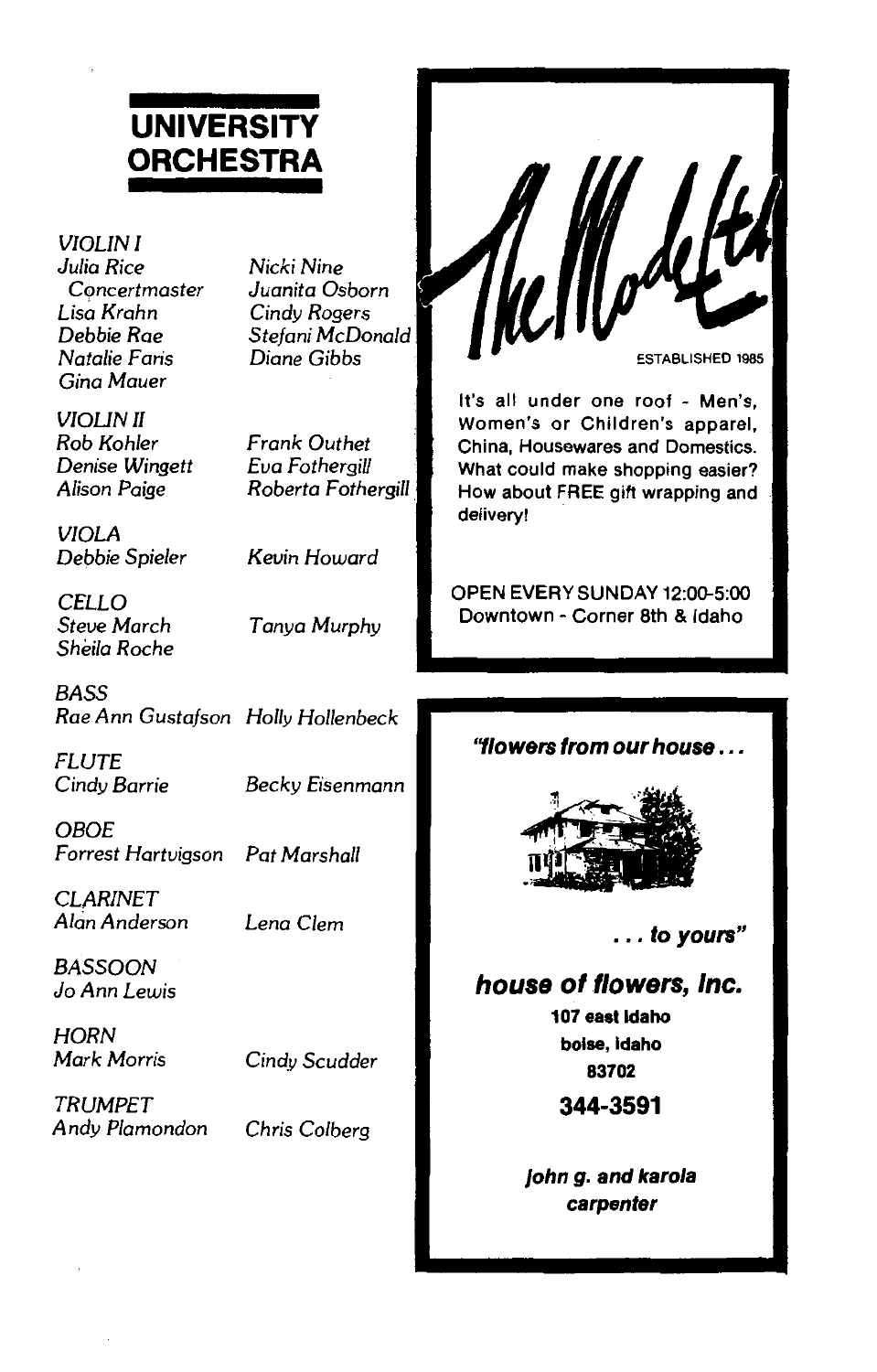

### **(1800):**

*"In London where our father lay dangerously* ill, we were *forbidden to touch a piano. And* so, in *order to occupy himself, Mozart* com*posed his first symphony (aged B) for all the instruments of the orchestra* - *but especially for trumpets and kettledrums. I had to copy it out as I sat at his side. Whilst he composed and I copied he said to*  me: *"Remind* me *to give the horn something worthwhile to do!"* 

*Mozart continued- each led the pleasures when the stomach*  mere *infant*."

#### **From** *the* **memoirs o/ Mozart's sister From Doris Stock's memoirs** *(18h):*

". . . *Mozart himself, during his short stay* in *Dresden was an almost daily visitor to the Korner's house. For the charming and witty*  Doris *he was all aflame, and with his south* German *vivacity he paid her the highest compliments. He generally* came *shortly before dinner and, after he had poured out a stream of gallant phrases, he sat down to improvise at the pianoforte. In the next* room *the table was meanwhile being set and the soup dished up, and the servant*  **From William Jackson's memoirs** *announced that dinner was being (1882): served. But who could tear himself away when Mozart was improvi-* "An *anecdote of him may be worth sing! The soup was allowed to preserving. When he was a* mere grow *cold and the roast to burn, infant (I think under six years of simply so that we could continue to*  $a\omega$ ), he was exhibited as a great listen to the magic sounds which *age), he was exhibited as a great listen to the magic sounds which performer* on *the harpsichord, and the master, completely absorbed in an extraordinary genius for* music. *what he was doing and unaware of John Bach took the child between the rest of the world, conjured/rom his knees and began a subject* on *the instrument. Yet* one *finally the instrument, which he left, and* grows *tired even of the highest*  other into very abstruse harmonies, makes known its demands. After and extraneous modulations, in the soup had grown cold a few unich the child beat the man. We times while Mozart played, he was *which the child beat the* man. *We briefly taken to task. 'Mozart,' said*  were *afterwards looking over Doris, gently laying her snow-white Bach's famous* song "Se *spiego" in arm* on *his shoulder, 'Mozart,* we *Zanaida. The* score *was inverted are going in to dine; do you want to to Mozart, who was rolling* on *the eat with us?'* - *'Your servant, table. He pointed out a note which Mademoiselle, I shall be with you in he said was* wrong. *It was* so, *a moment.' But it was precisely whether of the* composer or *copy- Mozart who never did* come; *he ist I cannot* now *recollect, But it* . *played* on *undisturbed. Thus* we *was an instance of extraordinary often had the rarest Mozartian discernment and readiness in a musical accompaniment to our*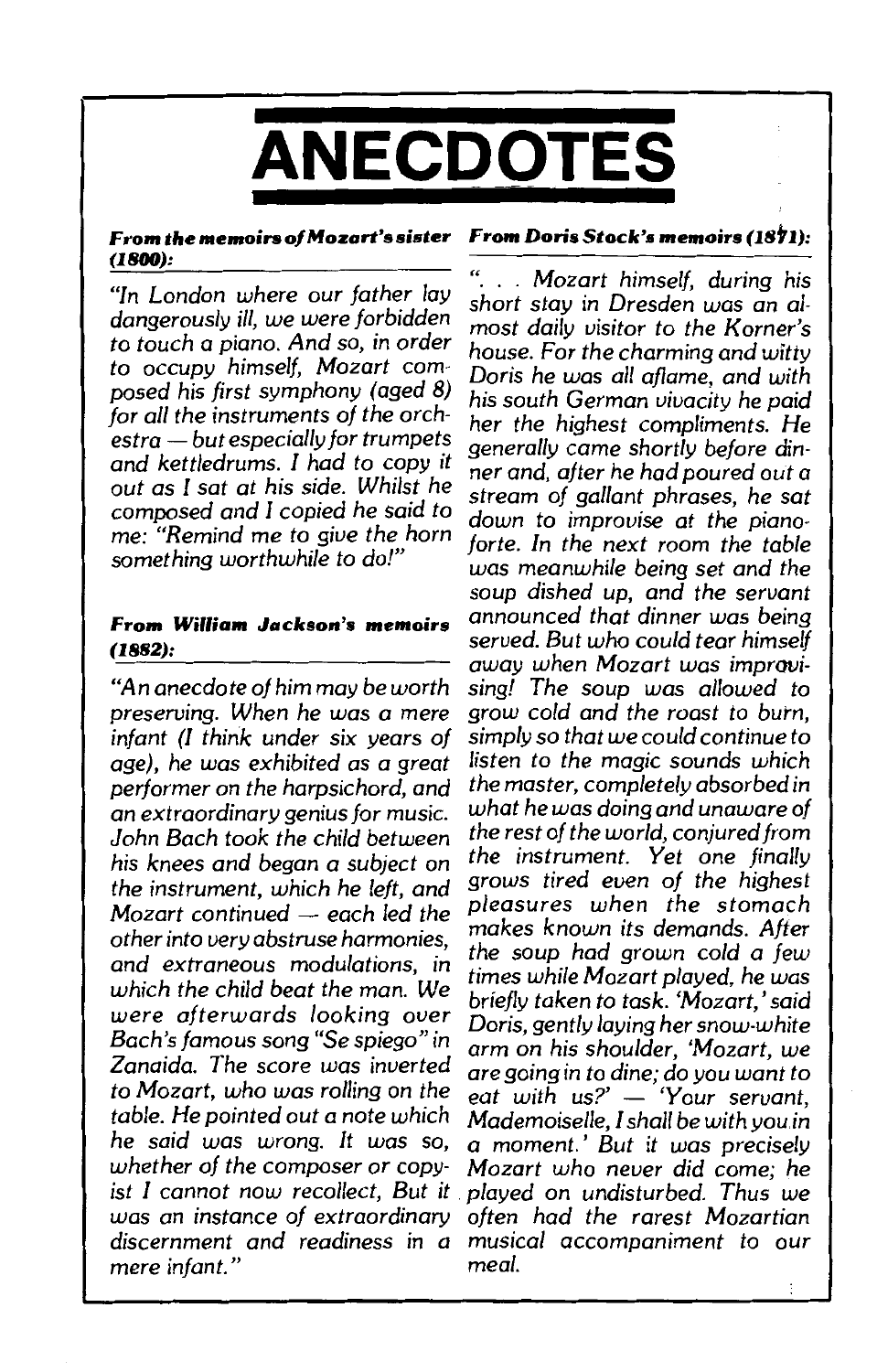

*"Developing International Markets For The Northwest's Products"* 

Expand your firm into international markets without the financial risks and complications of starting your own export department. Our services include:

- market research for your 'products
- determining the best ,distribution channels
- $\bullet$  product design, packaging, .'labeling for specific markets
- •appointments of foreign representatives
- international trade show coordination
- financing, credit insurance, banking coordination
- shipping, documentation, customs declarations, licenses, and insurance
- mail, catalogue, and exhibition advertising

Call Us For Additional Information!



2645 N. COLE ROAD, SUITE E / BOISE, IDAHO 83704 / (208) 375-6060

Delta Group is pleased to support the B.S.U. Music Department and its production of "The Marriage of Figaro".

Delta Group, Inc. presents Business Computer seminars each semester through Boise State University's Professional Development Program. Learn to evaluate and select the most effective system for your company or personal use. Contact Delta Group at 375-6060 or call the BSU School of Business Professional Development Program.

We also offer complete computer consulting services to area businesses.